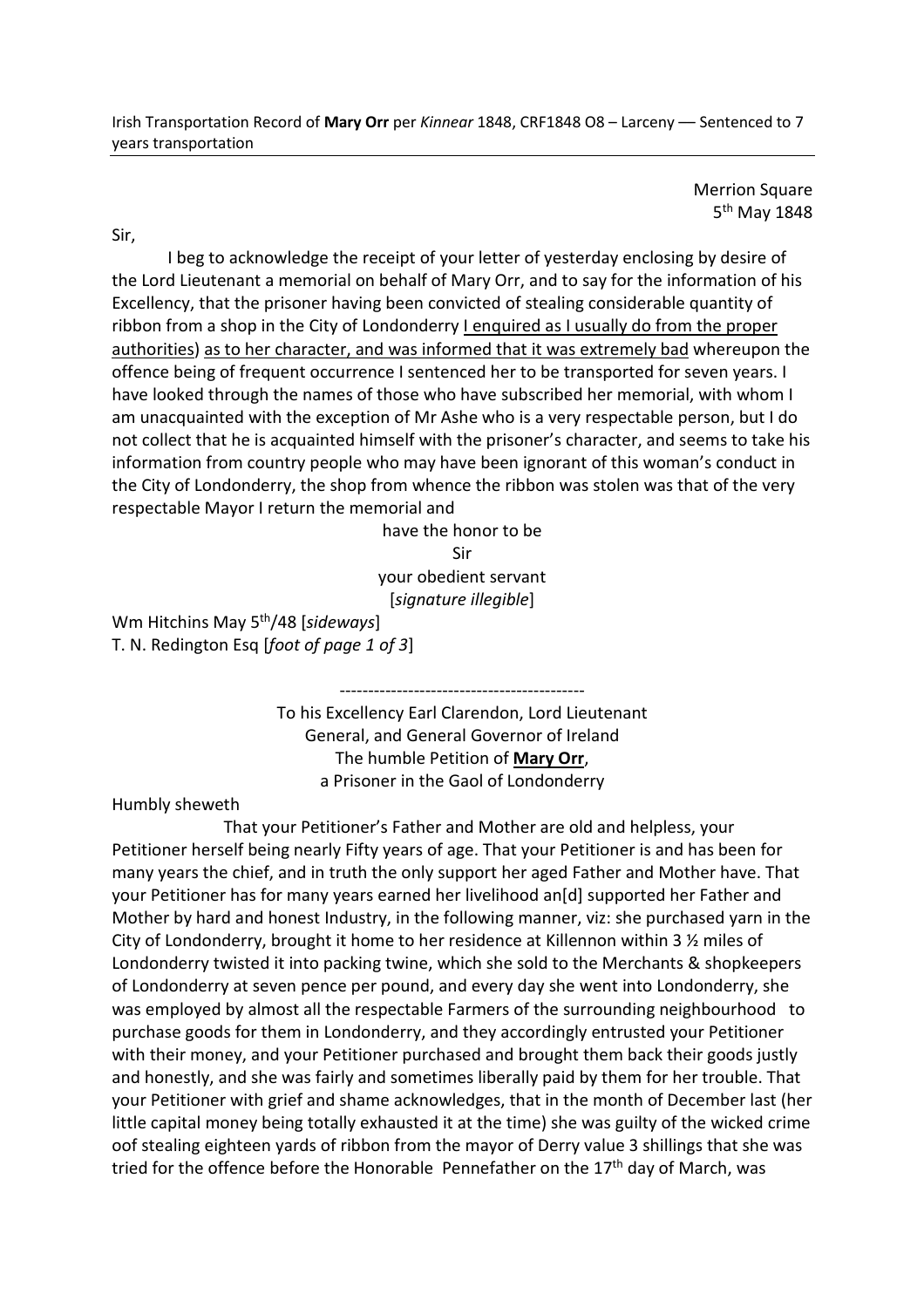found guilty and sentenced to be transported for seven years – That through your Petitioner is nearly Fifty years of age she never was guilty of a crime before, that it was distress and want of money that drove her to it, not having at the time, what would buy a Breakfast or Dinner, or a Supper for either her Father, her Mother or herself.

 That your Petitioner cannot deny, on the contrary she must and does acknowledge the Justice of the sentence pronounced against her by the honorable, Baron Pennefather for the wicked crime of which she has been guilty, but as it has been her first offence, she humbly beseeches, your Excellency to commute her sentence to whatever punishment your Excellency may think proper, but she humbly – most humbly, implores your Excellency not to transport her.

And your Petitioner will ever pray. Mary Orr Londonderry Gaol 12th April 1848

**Signatures** James Allison P [Min.] of Comber John Adams John Adams **Thomas Parkson Robert Bailey Robert Bailey** Samuel Laughlin Alexander Gilfillan James Greer William Mooney Joseph Alcorn James Lamrick William Jamison James Lamrock James Thompson **Hugh Mille** James Orr William Adams Joseph Pollock **Alexander Gilfillan** 

A number of the farmers & neighbours of the Petitioner who signed the above petition called on me to say this that they are fully satisfied of the truth of the above Petition & on expressing their reason to think that this Petitioner was a person of hitherto good character

W.H. [ ] p. pr & D.L. City of Londonderry 25th April 1848

-

Wm Hitchins April 29/48 [*sideways*]

\*\*\*\*\*

Londonderry O 8 1848 Mary Orr Larceny – 10 years Transp. Report of baron Pennefather is unfavourable May  $6<sup>th</sup>$  1848 Let the Law take its course

*initial* 

Judge & G.G. inf<sup>d</sup> *Signature*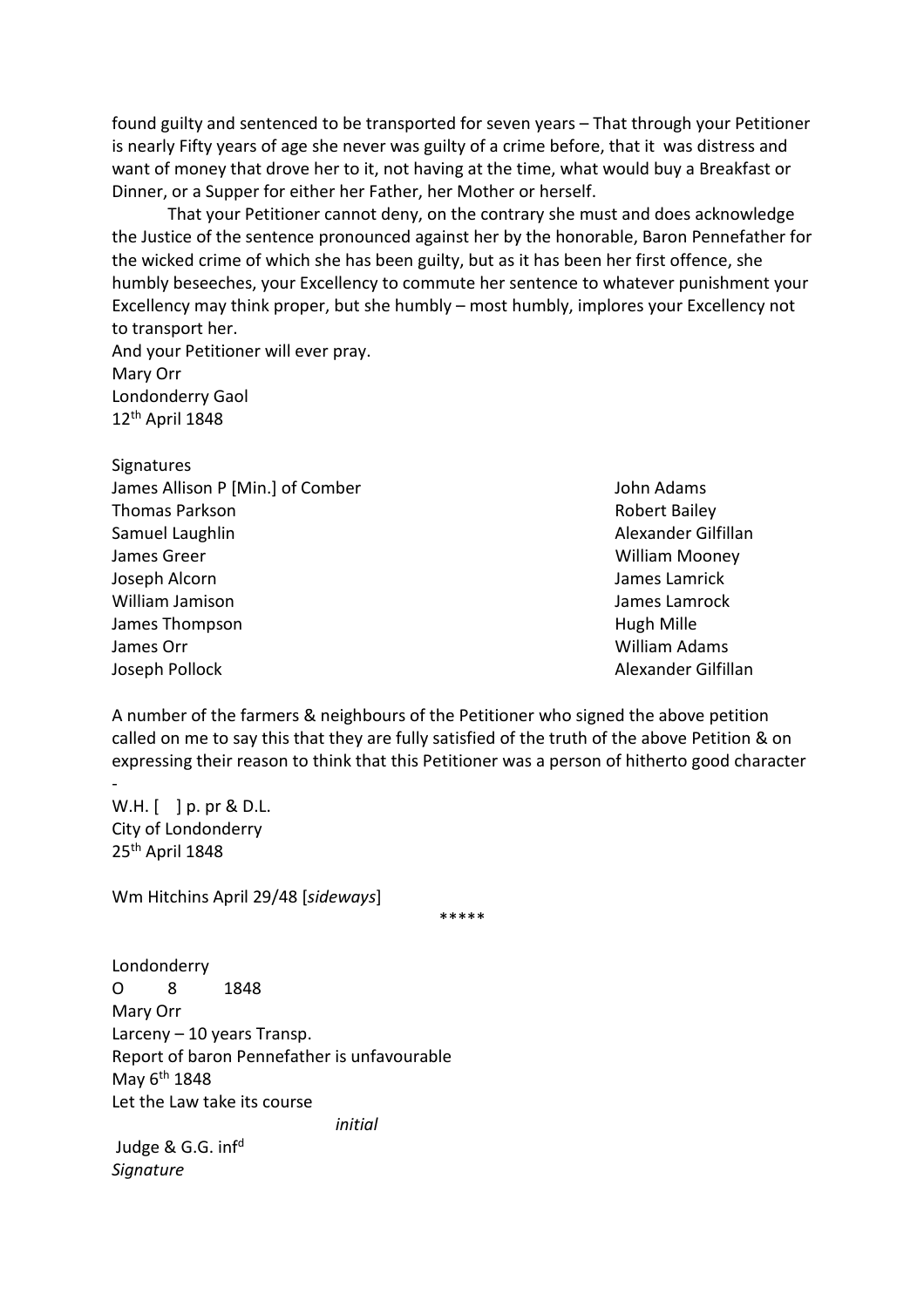Wm Hitchins June7/48 [*sideways*]

Killennan 6<sup>th</sup> June 1848

May it please your Excellency,

 Some short time ago My Daughter Mary Orr under Sentence of Transportation for stealing in the shop of his Worship the Mayor of Londonderry a quantity of ribbon value three shillings. Memorialed your Excellency for a reprieve from Transportation to Confinement for whatever time your Excellency thought proper and forwarded to your Excellency attested testaments of her character but nothing has transpired to make known your Excellency's determination and as it has been the first offence she ever committed against the laws of her Country I beg your Excellency will look upon her and ameliorate the Sentence. When I her aged parent make known to you that she has passed fifty years of her lifetime without blot or stain to her Character until the unfortunate event for which she is now doomed to suffer and that she is troubled with a nervous complaint that at times she does not know well what she is doing. She at the time and before the unfortunate event to[took] place was subject from every symptom to a Cancerous Sore breaking out on her cheek which at times tormented her in a very great degree. I her aged parent have to implore your Excellency's humanity may be extended towards her and that you will ameliorate the Sentence from transportation to Confinement for whatever length of time your Excellency may think proper and your Excellency shall have the prayers of me her aged father & family raised up and beyond and may God in his mercy long preserve your Excellency & family in the sincere prayer of your Excellency's Most Humble Servant

John Orr

To His Excellency the Right Honorable George William Frederick Earl of Clarendon Lord Lieutenant General and General Governor of Ireland Dublin

*Written across the bottom* 

Has the conduct of the prisoner in Gaol justified any supposition that she is labouring occasionally under fit of insanity?

## *Envelope Stamped Derry*

To His Excellency The Right Honorable George, William, Frederick Earl of Clarendon Lord Lieutenant General & General Governor of Ireland.

\*\*\*\*\*

*Written along the side*  W. Hitchins 12/6/48

> Londonderry Gaol 10th June 1848

Sir

 During the time Mary Orr was confined in this Gaol I did not consider her insane nor had she any fits nervous or otherwise.